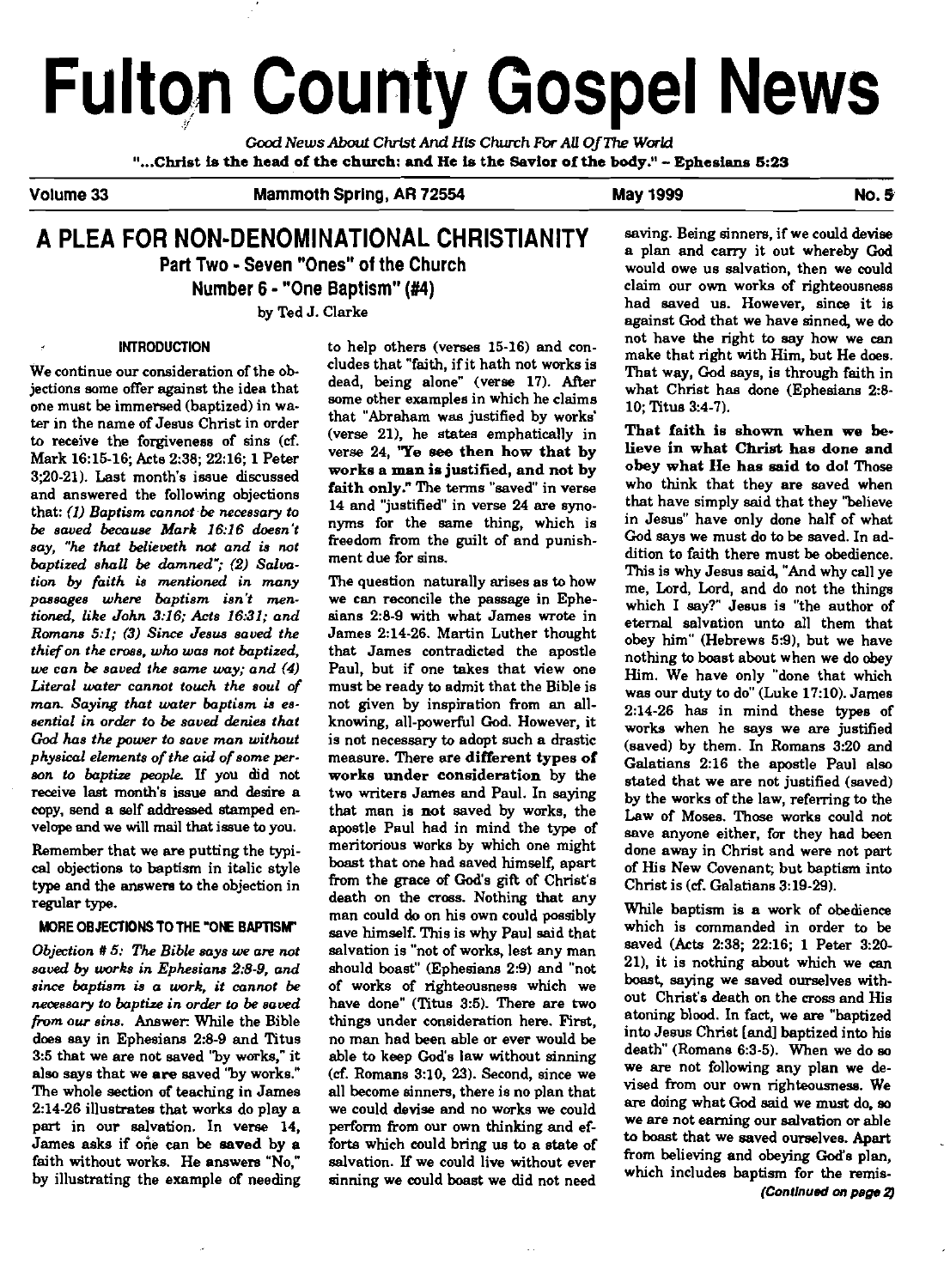# **FULTON COUNTY GOSPEL NEWS USPS Publication # 211780**

... is a Periodical publication issued monthly by the Church of Christ **at** Third and Bethel (P.O. Box 251), Mammoth Spring, **AR** 72554-025 1. POSTMASTER: Please **mail** all changes of address to the above address.

PCCN is mailed **free** of charge to any who care to receive it. We will be happy to add any **names to** the regular mailing list If you **send** m a **name** we **must** have a complete address, including number and street name, or R.R. or HCR number. plus box number, or a P.O. Box number and the **NINE** DIGIT ZIP CODE. This paper is supported by voluntary contributions for which we are grateful. Financial information will be furnished upon request Mail **all oddress corrections or manuscripb to:** 

**FULTON COUNTY GOSPEL NEWS P. 0. Box 251**  *Mammoth Spring, AR* 72554 **Ted** J. Clarke ............................... EDlTOR Phone ............................... (870) 625-3217 **Fax** ................................... (870) 625-3137 E-Mail ................... tedjc@centuryinternet

### **(Continued from page 1)**

sion of sins, we can never save ourselves. These are the two different types of works spoken of by Paul and James. There is no contradiction between these two inspired writers. Baptism is a work which is part of God's plan of salvation for mankind and is not the type of works condemned by the apostle Paul (Mark 16:16).

Objection  $#6$ : We are to be baptized because our sins are already forgiven. The command to be baptized "for the remission of sins" in Acts **2:38** means "because of the remission of sins already received" Answer: The Greek word "eis" which is translated "for" in Acts 2:38 cannot mean "because of the remission of sins." No reliable translation of the Scriptures has ever rendered the "for" in Acts 238 in that manner. It is true that our English word "for" can mean either "because of' or "in order to obtain," but that is not true of the Greek word "eis" in which the Scriptures of the New Testament were originally written. For example, one might say, "The thief was put in jail for stealing." Obviously, we mean he was put into jail because he stole something. We might also say, "You must put fifty cents into the machine for a candy bar." We do not mean to put fifty cents into the machine because you already have a candy bar, but

"for a candy bar," meaning "in order to obtain a candy bar." However, the Greek work "eis" in Acts 2:38 cannot have a causal use (because of the remission of sins) as our English word "for" sometimes has. The word "eis" (For) in Acts 2:38 means "in order to obtain, with a view to receiving" the forgiveness of sins. The phrase "unto the remission of sins" is used in the American Standard Version of the Bible in Acts 2:38 and other passages below.

This same phrase "for the remission of sins" (in both the Greek and English New Testaments) is found in Matthew 26:28; Mark 1:4; Luke 3:3 and Acts 2:38. In Mark 1:4 and Luke 3:3, the phrase "for the remission of sins" absolutely cannot mean, "because you already have remission of sins," for the simple reason that Christ had not yet shed His blood to atone for the sins of mankind. The forgiveness of sins in those passages was prospective.; they were to be baptized with a view to obtaining remission of sins, not because they already had forgiveness. In Matthew 26:28 Jesus said. as He blessed the fruit of the vine which was to represent His blood in the Lord's supper, "For this is my blood of the new testament, which is shed for many for the remission of sins." Since Jesus had not yet shed His blood, the phrase "for the remission of sins" could not possibly mean, "because you already have forgiveness of sins." The preposition "for" in this verse means that Jesus was to shed His blood "in order to obtain remission of sins" for us. Likewise, in Acts 2:38, although at this time Christ had shed His blood on the cross, those to whom Peter was speaking had not done all that Christ commanded in order to receive remission of sins. For that reason, when they heard what Peter had said about Christ in verses 22-36, they asked what they must do to become acceptable to God. Peter told them that they must "Repent, and be baptized every one of you in the name of Jesus Christ for the remission of sins, and ye shall receive the gift of the Holy Spirit." The phrase "for the remission of sins" in this verse has a forward look and means the same as in the previous uses of the phrase. They were to "repent and be baptized in order to obtain the remission of sins," not "repent and be baptized because you are already forgiven of sins." Their repentance and baptism were both in order to obtain

forgiveness. Could a person be saved without repentance? **Of** course not. Jesus pointed out that repentance was essential in order to be saved (Luke 13:3, 5). He also taught that baptism comes before salvation (Mark 16:16), not that one is already saved before baptism.

The standard works on the meaning of the Greek words used in the New Testament also testify that the Greek "eis" (for) means what we have shown above. Thayer's Greek English Lexicon says of "eis, a Preposition governing the Accusative, and denoting entrance into, or direction and limit: into, to, towards, for, among to obtain the remission of sins, Acts ii.38" (pages 183, 94). Another top authority in determining the meaning of the Greek words to be translated into our English New Testaments says, "eis preposition with [the] accusative... indicating motion into a thing or into its immediate vicinity....to denote purpose in order to, to...for forgiveness of sins, so that sins might be forgiven Mt 26:28; cf. **Mk** 1:4; Lk 3:3; Ac[ts12:38" [Bauer, Arndt, Gingrich and Danker, A Greek-English Lexicon of the New Testament and Other Early Christian Literature (Chicago: University of Chicago Press, 1979), pages 228-2291.

We mentioned earlier that no standard English translation of the New Testament translates the phrase "for the remission of sins" in Acts 2:38 as "because you already have remission of sins." However, at least two translations in fairly recent years have translated "for the remission of sins" in the manner we have insisted the Scriptures teach. The New International Version of 1973 translated the phrase "so that your sins may be forgiven," and the New Revised Standard Version of 1989 used the identical wording. Later editions of the NIV changed the wording to "for the forgiveness of sins" (which really teaches the same thing, but not as clearly), but likely only because of pressure from religious groups who do not want to believe that baptism is essential in order to be forgiven. It is also very likely that the leaders of these groups threatened not to promote sales of the **NIV** among their members. Since most denominations do not believe that baptism is in order to obtain remission of sins, the decision to change the more accurate reading had to have been influenced by dollars instead of the truth. However, the quotes from above, both the Greek lexicons and Bible transla-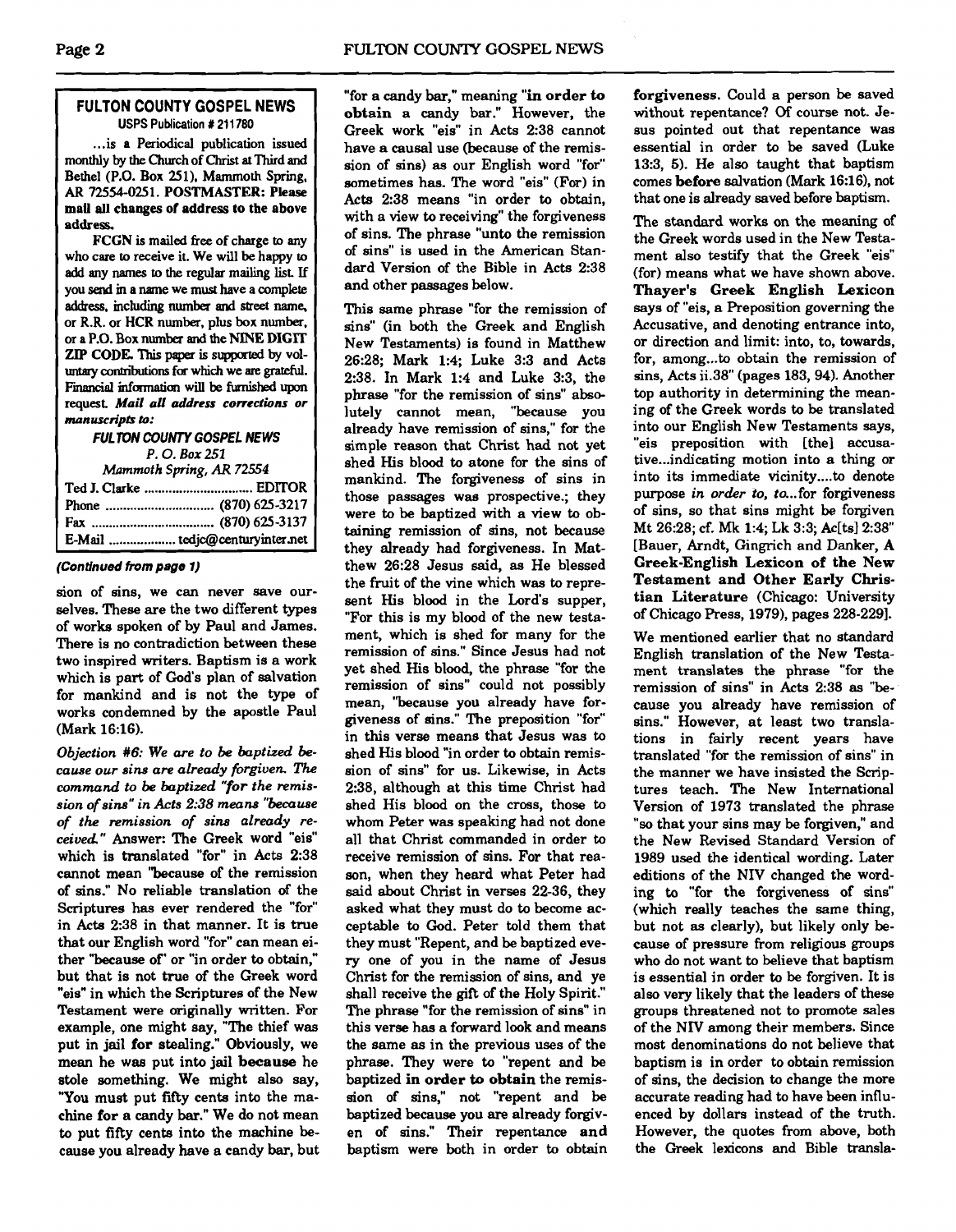tions, were not made by members of the churches of **Christ.** The scholars who made the lexicons were at least honest to the true meanings of the words studied, even though they did not identify with religious groups who taught those truths.

Our friends in the Baptist faith have been among the most vocal in opposing the meaning of "eis" (for) in Acts 2:38 which we have shown to be true. However. at least two renowned scholars from the Baptist churches have also admitted the true meaning of the Greek "eis" in "for the remission of sins." J.W. Willmarth wrote a lengthy article in the Baptist Quarterly of July 1877, stating, "The truth will suffer nothing by giving *eis* its true signification. When the Campbellites translate *in order to* in Acts ii.38 they translate correctly. Is a translation false because the Campbellites endorse it?" (pages 304-305). Horatio B. Hackett was one of the greatest scholars the Baptist church has produced. In his commentary dealing with Acts 2:38, he stated, *"In order to the forgiveness of sins* (Matt. xxvi.28; Luke iii.3) we connect naturally with both the preceding verbs. This clause states the motive or object which should induce them to repent and be baptized. It enforces the entire exhortation. not one part of it to the exclusion of the other" (Commentary on Acts, Andover, revised and enlarged edition, 1879, page 54).). [The term "Campbellites" is a term of reproach used by some denominations for those in the churches of Christ who believe baptism is essential for the remission of sins according to Acts 2:38 and other passages. Although the term is not so widely used now as it once was, it is still in use as a term of derision. Of course, it is always easier to call names than it is to answer arguments like those set forth in these articles. I would be delighted to engage in a gentlemanly public discussion on the purpose of baptism as taught in the New Testament, if there are any takers.]

*Objection* **#7:** *Baptism cannot* **be** *essential to salvation because the apostle Paul, in* **I** *Corinthiuns* **1:14-17,** *thanked God he had not baptized very many people and said that Christ did not send him to baptize"* Answer: Actually, the context of 1 Corinthians 1:lO-17 argues for the importance of baptism, not that it is unimportant or non-essential. We will show that in a moment.

First, baptism **was** important enough for Christ to command his twelve apostles to teach it and practice it as they went forth with the gospel. Matthew 28:18-20 shows that baptism was a part of the gospel message and to be done in the name of the Father, the Son, and the Holy Spirit. Also, Mark 16:15-16 shows that belief and baptism come before salvation (remission of sins) and that these were to be the result of the preaching of the apostles. In Luke 24:46-49 Jesus said that "repentance and remission of sins were to be preached" in His name to all nations beginning at Jerusalem. Luke also wrote the book of Acts. He recorded the sermon that Peter preached in Jerusalem on the day of Pentecost and noted that Peter told the believing Jews to "repent, and be baptized every one of you in the name of Jesus Christ for the remission of sins" (Acts 2:38). Peter connected both repentance and baptism to "remission of sins." Paul himself was baptized to "wash away [his] sins" (Acts 22:16).

Second, the apostle Paul argued mightily in Galatians, chapters one and two, that there is but one gospel and that he preached the same gospel among the Gentiles as was preached to the Jews. In Galatians 3:26-27, Paul shows that we are children of God by faith only when we have put on Christ in baptism by being baptized "into Christ." Also, when Paul went to Corinth to preach the gospel to these lost souls, the text says, "And many of the Corinthians hearing, believed and were baptized (Acts 18:8). "Many believed and were baptized," although Paul wrote in his letter to the Corinthians that he had only baptized a few of them (1 Corinthians 1:14-16). As many as heard and believed were baptized, but Paul personally only baptized a few.

Third, the apostle Paul showed the absolute importance of baptism in Christ's name in the questions he asked in 1 Corinthians that 1:13, "Is Christ divided? Was Paul crucified for you? **Or** were you baptized in the name of Paul?" These were rhetorical questions, all of which were expected to be answered with a "No." Some of the Corinthians had divided themselves into groups saying they were "of' certain men other than Christ; men like Apollos, Peter, or Paul. Paul deplored the idea that anyone would call oneself by his name, noting that Christ was not divided, that Paul certainly was not crucified for them, and that they were not baptized into Paul's name.

Some evidently thought that they should be called after the name of the one who baptized them. For that reason Paul said, "I thank God that I baptized none of you except Crispus and Gaius, lest anyone should say that I had baptized in my own name" (verses 14-15). Paul did not say that he was thankful that only a few had been baptized, for that was not the case at all according to Acts 18:8. He was just thankful that he had personally only baptized a few of the many Corinthians who were baptized, lest they might be tempted to say they belonged to him rather than to Christ! Please notice also that Paul did not say, "For Christ did not send me to teach baptism." He said, "For Christ did not send me to baptize, but to preach the gospel" (verse 17). We noticed above that the accounts of the Great Commission clearly show that baptism is part of the gospel message that the apostles were to preach (Matthew 28; Mark 16; Luke 24), so Paul cannot be saying that baptism is not part of the gospel. It is obvious that Paul taught baptism as part of the gospel (Acts 9:18; 16:14-15, 30-33; 18:8; 19:4-5; 22:16; Romans 6:l-5; 1 Corinthians 12:13; Galatians 3:26-27; Ephesians 4:5; Colossians 2:12-13). It was not necessarily the role of an apostle personally to do the baptizing of believers. Baptizing could be done by others, such as those not inspired to preach as Paul was, but it does not mean that it was less important than any other element of God's plan of salvation of mankind. To come to any other conclusion makes Paul preach a different gospel and contradicts his teaching in many of his evangelistic efforts and in his letters. The "one baptism" was for Paul a topic of great importance (Ephesians 4:5).

## **CONCLUSION**

There are other objections that are sometimes raised against the necessity of baptism in order to be forgiven of sins, thus coming into salvation in Christ. However, I believe that the principles set forth in answering these seven major objections to the essential nature of baptism will also answer others which anyone might offer.

If some would ask why so much time has been spent of baptism, when only one article was used to deal with each of the other "ones" of Ephesians 4:4-6, 1 would respond that there is generally much more agreement on many of the other "ones" we discussed. Baptism is a